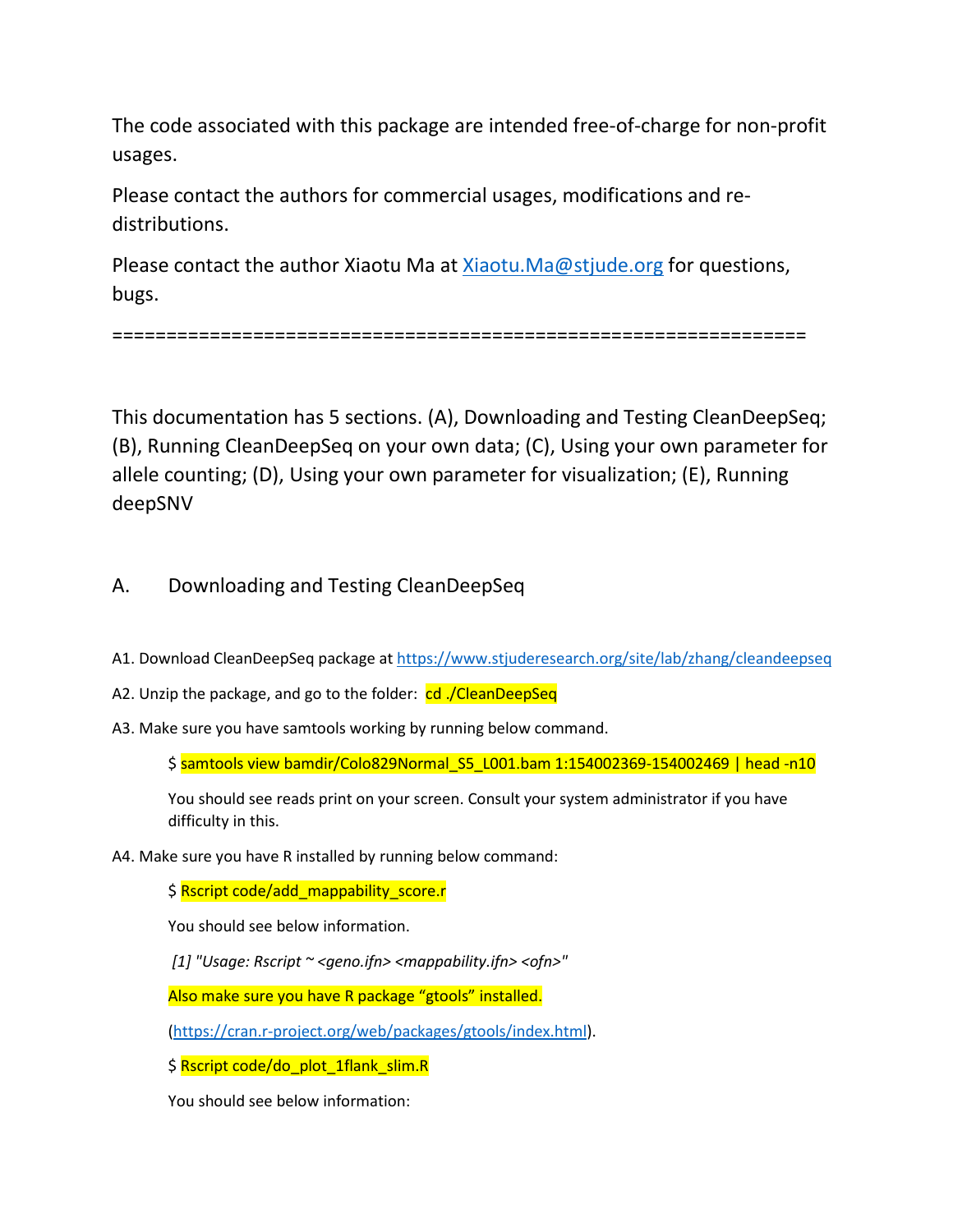*[1] "Usage: Rscript ~ <marker.ifn> <ifn> <minCvg | 100000; 10000>"*

A5. Make sure you have a working cat by running below command:

\$ cat /dev/urandom | tr -dc 'a-z0-9' | head -c 30

You should see a random string of length 30.

A6. With steps A3,A4,A5 passed, you can now run below command:

\$ sh go.sh

You should see the progress being print out:

*Step 0*

*Step 1*

*…*

A7. After a few hours, you should see below two files:

*cpg.mapp.geno\_Q30.counts.Colo829Normal\_S5\_L001.bam.txt cpg.mapp.geno\_Q30.counts.Colo829\_TtoN\_1to1000\_Rep1\_S1\_L001.bam.txt*

shown below are a few rows from file (opened using Microsoft excel) "*cpg.mapp.geno\_Q30.counts.Colo829\_TtoN\_1to1000\_Rep1\_S1\_L001.bam.txt*"

| A                  | B               |               |    | D          | Ε     |       | G               | H    |                 |              | ĸ                              |                                           |    | M <sub>N</sub> | $\circ$ | $-$ P | $\Omega$ | R | $-S$ | T | u | v            | W                     | x    |
|--------------------|-----------------|---------------|----|------------|-------|-------|-----------------|------|-----------------|--------------|--------------------------------|-------------------------------------------|----|----------------|---------|-------|----------|---|------|---|---|--------------|-----------------------|------|
| Chr                | Pos             |               |    |            | G     |       | N               | geno | Apent Cpent     |              |                                | Gpcnt Tpcnt N5 N4 N3 N2 N1 P1 P2 P3 P4 P5 |    |                |         |       |          |   |      |   |   |              | Mappability CpGIsland |      |
| chr1               | 150208240       |               |    | 186        |       | o     | 187 C           |      |                 | 0.535 99.465 |                                | n                                         |    |                |         |       |          | G |      |   | А | $\mathbf{A}$ |                       |      |
| chr1               | 150208241       |               |    | $\Omega$   | 26346 |       | 26355 G         |      | 0.027           |              | 0 99.966                       | 0.008                                     |    |                |         |       |          |   |      |   | А |              |                       | -1   |
| chr1               | 150208242       |               |    | 26648      |       |       | 26651 C         |      |                 | 0.004 99.989 | 0.004                          | 0.004                                     |    |                |         |       | G        |   |      |   |   | $\Lambda$    |                       | $-1$ |
| chr1               | 150208243       | 26700         |    | 55         |       | o.    | 26757 A         |      | 99,787          | 0.206        | 0.007                          | ō                                         |    |                |         | G     |          | Α |      |   |   |              |                       |      |
| chr1               | 150208244       | 26861         |    | $\circ$    |       |       | 26868 A         |      | 99.974          |              | 0 0.015                        | 0.011                                     |    |                | G       |       |          |   |      |   |   | $\Lambda$    |                       |      |
| chr1               | 150208245       | 26875         |    | $^{\circ}$ |       |       | 26877 A         |      | 99.993          |              | 0.004                          | 0.004C                                    |    | G              |         |       |          |   |      |   |   | A            |                       | $-1$ |
| chr1               | 150208246       |               | 4  |            |       | 27033 | 27041 T         |      | 0.015           | 0.004        | 0.011                          | 99.97 G                                   |    |                |         |       |          |   |      |   |   | $\Lambda$    |                       | $-1$ |
| chr1               | 150208247       | 27152         |    | o          |       | 1     | 27154 A         |      | 99.993          | $^{\circ}$   | 0.004                          | 0.004C                                    |    |                |         |       |          |   |      |   |   |              |                       | -1   |
| $0$ chr1           | 150208248       |               |    |            |       | 27124 | 27130 T         |      | 0.011           | 0.004        |                                | 0.007 99.978 A                            |    | А              |         |       |          |   |      |   |   | G            |                       |      |
| $1$ chr $1$        | 150208249       | 27138         |    | n          |       | o     | 27143 A         |      | 99.982          | $\Omega$     | 0.018                          |                                           | 0A | а              |         |       |          |   |      |   | G | $\epsilon$   |                       | -1   |
| $2$ chr1           | 150208250       | 27135         |    |            |       |       | 27144 A         |      | 99.967          | 0.007        | 0.015                          | 0.011A                                    |    |                | Δ       |       |          |   |      |   |   |              |                       | $-1$ |
| $3$ chr $1$        | 150208251       | 27191         |    | n          |       | Ō.    | 27193 A         |      | 99.993          |              | 0.007                          | 0 <sub>1</sub>                            |    |                |         |       | Δ        |   | а    |   |   |              |                       |      |
| $4$ chr1           | 150208252       |               | o  | 27156      |       |       | 27160 C         |      |                 | 0.99.985     | $^{\circ}$                     | 0.015A                                    |    |                | А       |       |          | G |      |   |   | -A           |                       |      |
| $5$ chr1           | 150208253       |               |    |            | 27165 |       | 27169 G         |      | 0.007           | 0.004        | 99.985                         | 0.004 T                                   |    | Δ.             |         |       |          |   |      |   |   |              |                       | -1   |
| $6$ chr1           | 150208254       |               | g. | 26925      |       |       | 26938 C         |      |                 | 0.03 99.952  | 0.007                          | 0.011A                                    |    | s              | Δ       |       | G        |   |      |   |   |              |                       | -1   |
| $7$ chr1           | 150208255       |               |    | 27030      |       | 1     | 27033 C         |      |                 | 0.004 99.989 | 0.004                          | 0.004A                                    |    | А              |         | G     |          |   |      |   |   | <b>A</b>     |                       |      |
| 8 chr1             | 150208256       |               |    | 27041      |       |       | 27047 C         |      |                 | 0.004 99.978 | $\Omega$                       | 0.018A                                    |    |                | G       |       |          |   |      |   |   |              |                       |      |
| <b>COLLAGE AND</b> | <b>SEARANTH</b> | <b>DOM NO</b> |    | $\sim$     |       |       | <b>NOW HOLE</b> |      | <b>CAR GRAN</b> |              | <b>COLLEGE AND COLLEGE AND</b> | annum a                                   |    |                |         |       |          | . |      |   |   |              |                       |      |

Columns with header "A", "C","G","T" are the allele counts; "N" means coverage. "geno" means the genotype, called using 5% as cutoff. Also listed are percentage of A (Apcnt), C (Cpcnt), G (Gpcnt), T (Tpcnt); flanking bases from upstream (N5 through N1) and downstream (P1 through P5). Mappability (1: uniquely mapped) and CpGisland (1: in CpGisland; -1: outside CpGisland) information are also listed.

- A8. Different statistical analysis (such as deepSNV analysis) can start from these output files.
- A9. You should also see 4 pdf files that look like **Fig. 2** and **Fig. 3** in the manuscript. These are the visualization of error rates, broken down to 1 flanking bases and 3 flanking bases, respectively.
- B. Run CleanDeepSeq on your own data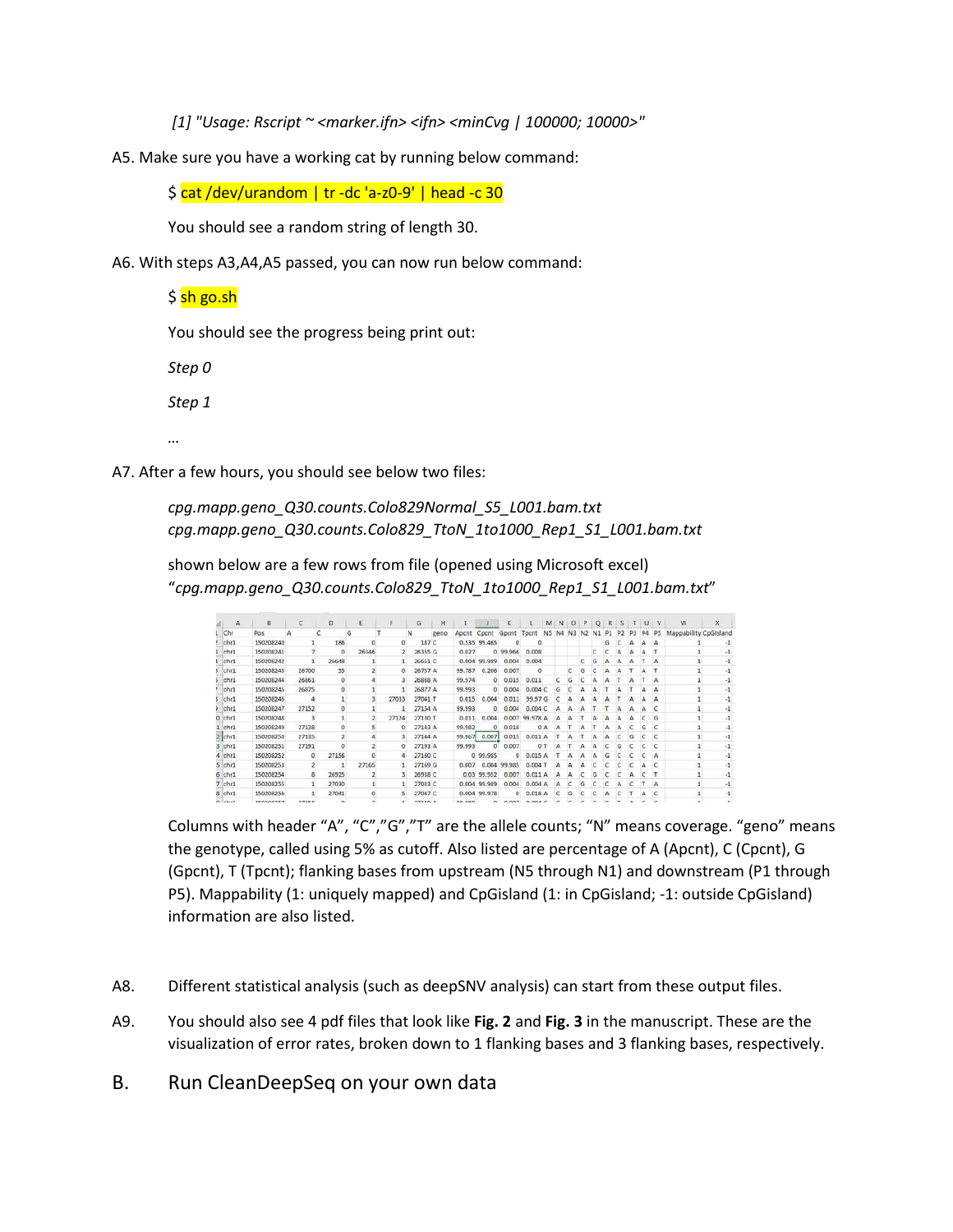Please run below command:

\$ more go.sh

You should see below:

*sh ./code/countbam\_slim.sh ./bamdir/Colo829Normal\_S5\_L001.bam 100000 sh ./code/countbam\_slim.sh ./bamdir/Colo829\_TtoN\_1to1000\_Rep1\_S1\_L001.bam 500000*

B.1 So the actual wrapper of the code is **./code/countbam\_slim.sh**; and it is operating on bam files ./bamdir/Colo829Normal\_S5\_L001.bam and ./bamdir/Colo829\_TtoN\_1to1000\_Rep1\_S1\_L001.bam

Note that these bam files have been indexed (i.e., having .bai files; using command samtools index). **You need to make sure your own bam files are also indexed.**

- B.2 The parameters 100000 (for COLO829BL, normal cell line) and 500000 (for 1:1000 dilution) are visualization coverage cutoff (see main text "**Deep sequencing data analysis**"). Also see A9 above.
- B.3 So you can replace the bam file path to your own bam files with above command. You probably want to adjust the visualization coverage cutoff based on your own depth.

## C. Using your own parameter for allele counting

Please run below command:

\$ head -n29 code/countbam\_slim.sh | tail -n10

You should see below output:

*QCUTS=30*

*mCVG=30*

*readQcut=20*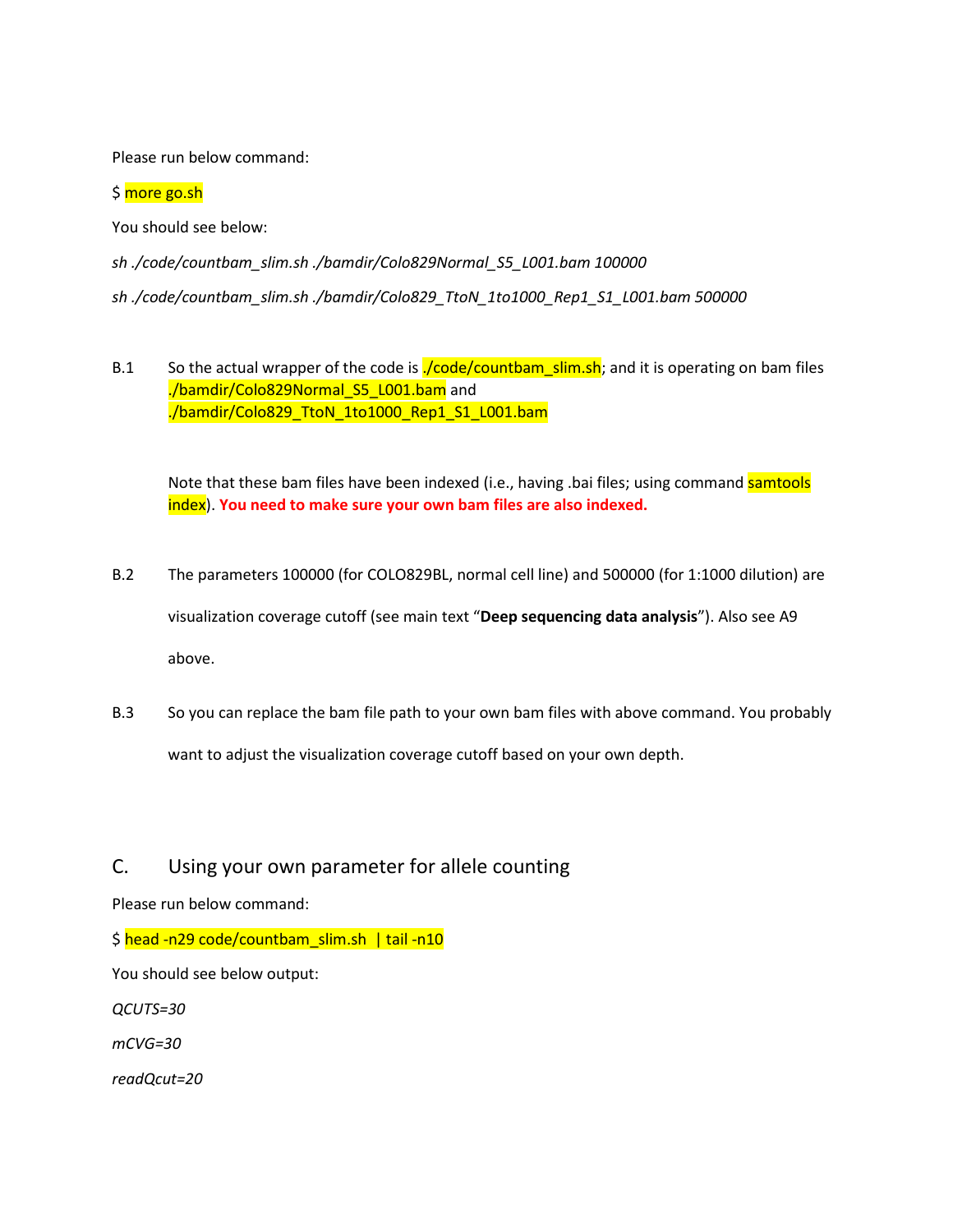# *readFcut=0.05*

#### *TRIMLEN=5*

- C1. Here QCUTS means the Phred score cutoff to count alleles. We used 30 here. For HiSeq2500, we suggest using 38, although in our paper we used 30 for simplicity. At cutoff 38, HiSeq2500 had a similar performance as NovaSeq.
- C2. mCVG means the minimum coverage that a base pair to be printed to the output file. If you set this parameter to 1, then all covered bases will be output, so that the output file could be huge (such as whole genome data).
- C3. readQcut. This is the parameter used to define "poor quality bases", used in **Supplementary Fig. 2d,** orange curve**.**
- C4. readFcut. This is the parameter used to define "LQRead" based on "number of poor quality bases" in C3. It is used in **Supplementary Fig. 2d,** orange curve.
- C5. TRIMLEN. This is the parameter to do read end trimming. Related to **Fig. 1b**.

You can adjust these parameter to do allele counting.

# D. Using your own parameter for visualization

Please run below command:

\$ tail -n18 code/countbam\_slim.sh | head -7

You should see below output:

*GenoCvgCut=50*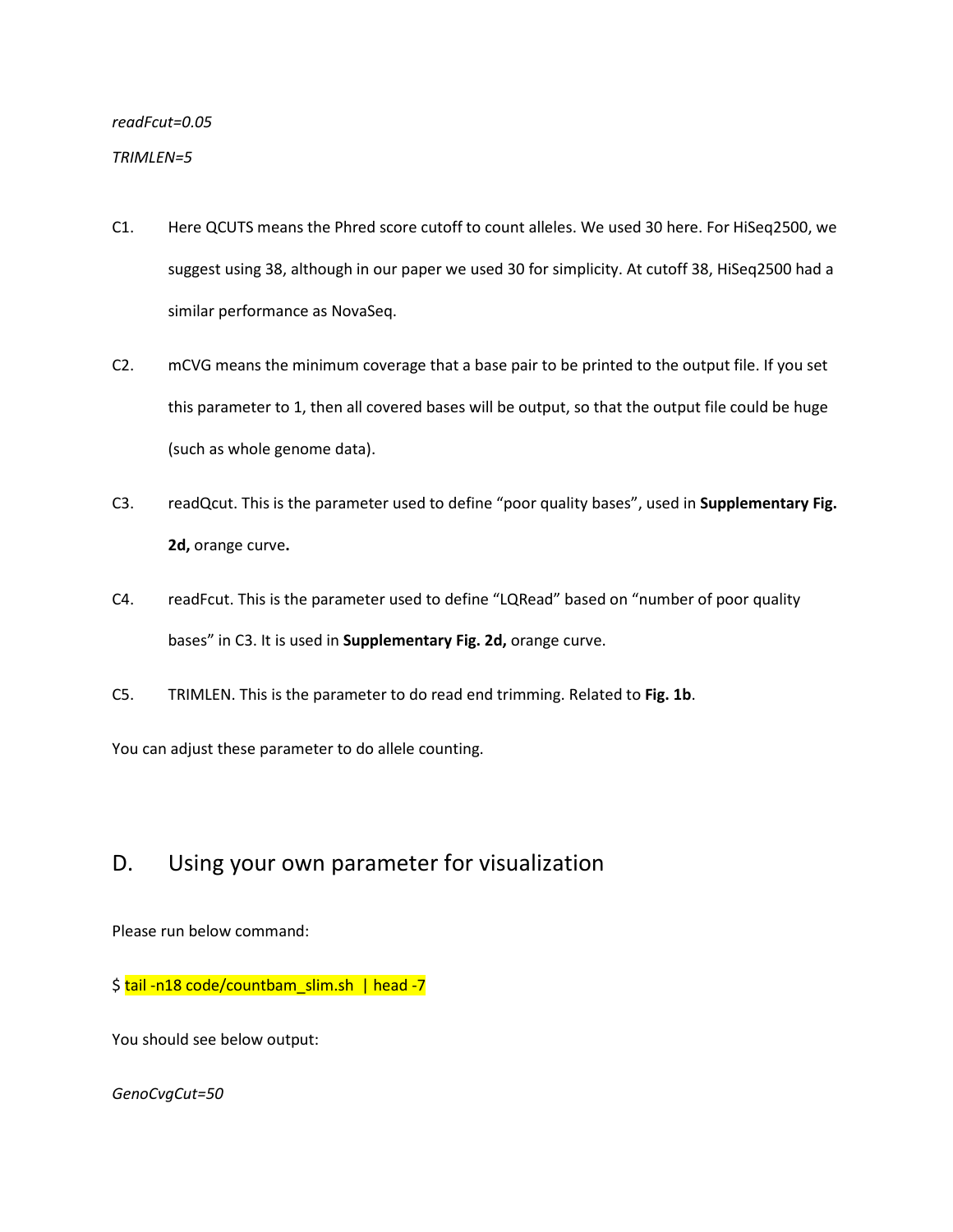*GenoMinMAF=0.05*

*GenoMinMut=5*

*Flank=5*

*oCut=100*

*Qcut=30*

- D1. GenoCvgCut means we will do genotyping on bases with >50 coverage.
- D2. GenoMinMAF=0.05 means we will make calls whenever an allele has frequncy >0.05, without a testing.
- D3. GenoMinMut=5 means there must be at least 5 mutant alleles to make a call.
- D4 Flank=5 means we will provide the upstream 5 bases and downstream 5 bases to the output file. Related to the **Fig. 3** that used flanking bases.
- D5. oCut=100 means we only want to output the bases with coverage >100.
- D6. Qcut=30 means we have been using Phred score 30 as cutoff.

### E. Running deepSNV

You will need to install R package "deepSNV" from https://bioconductor.org/packages/release/bioc/html/deepSNV.html

We have successfully installed the package using R 3.5.0 under Windows 7 Enterprise.

Please run below command: